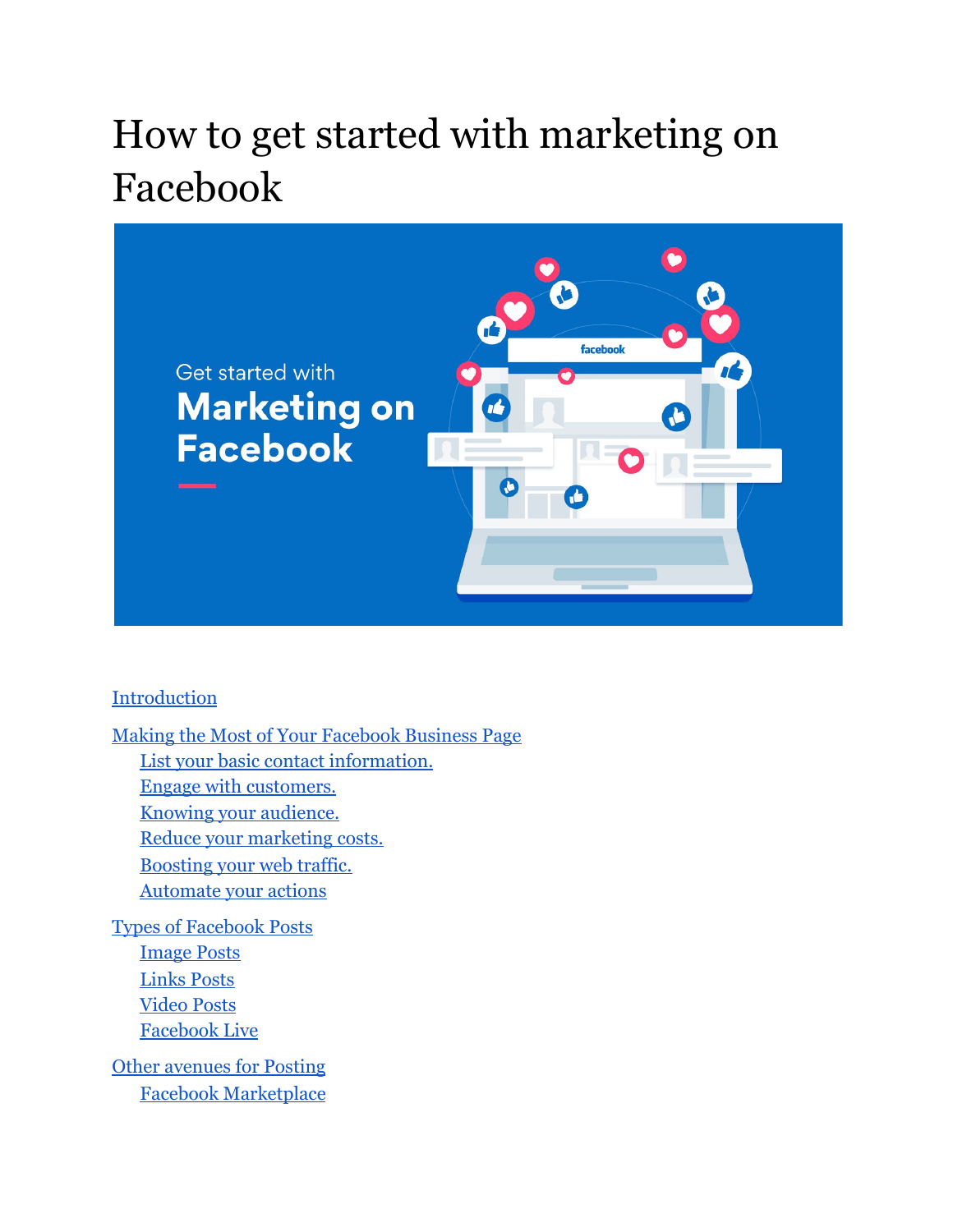[Facebook Groups](#page-9-0)

**[Conclusion](#page-9-1)** 

## <span id="page-1-0"></span>Introduction

In today's world of abundant social media sites, Facebook still continues to reign as the champ of the all. With more than 2.7 billion active users Facebook remains the #1 platform for users to connect with friends and share their content online. But Facebook has greatly evolved from its conceptual idea of a simple social networking website for college students to one of the biggest venues for businesses to market themselves through customer interaction and self-promotion.

Whether you're a Multinational Corporation or a local small business, Facebook offers a great space to develop brand identity, keep customers informed, and broaden your reach.

But what makes Facebook such a great platform for Ecommerce Marketing and growing your online presence. The following reasons may shed some light on the subject:

- **Has global coverage**. As of Q3 2019, Facebook has over 1.6 billion active daily users. And about 2.3 billion users visit every month. There are over 70 million active companies that advertise their products/services to this massive audience.
- **Highly targeted paid advertisements**. Facebook allows you to tailor your promotions to a highly targeted or specific audience based on their age, gender, location, interests, job or any other behavioral or demographical data, all of which is willingly shared by users with Facebook.
- **Organic Marketing**. If your business is small and still growing, and you don't have the adequate resources required for paid advertisements, Facebook also allows you to build organic relationships by sharing materials that add value to the people visiting your Facebook page. If these people follow your page, these posts will show up in their newsfeed. Bear in mind that this is a tough path with high levels of competition as compared to the one with paid marketing.
- **Integration support with other marketing channels**. Facebook isn't an isolated system, You can integrate it with your other marketing channels, such as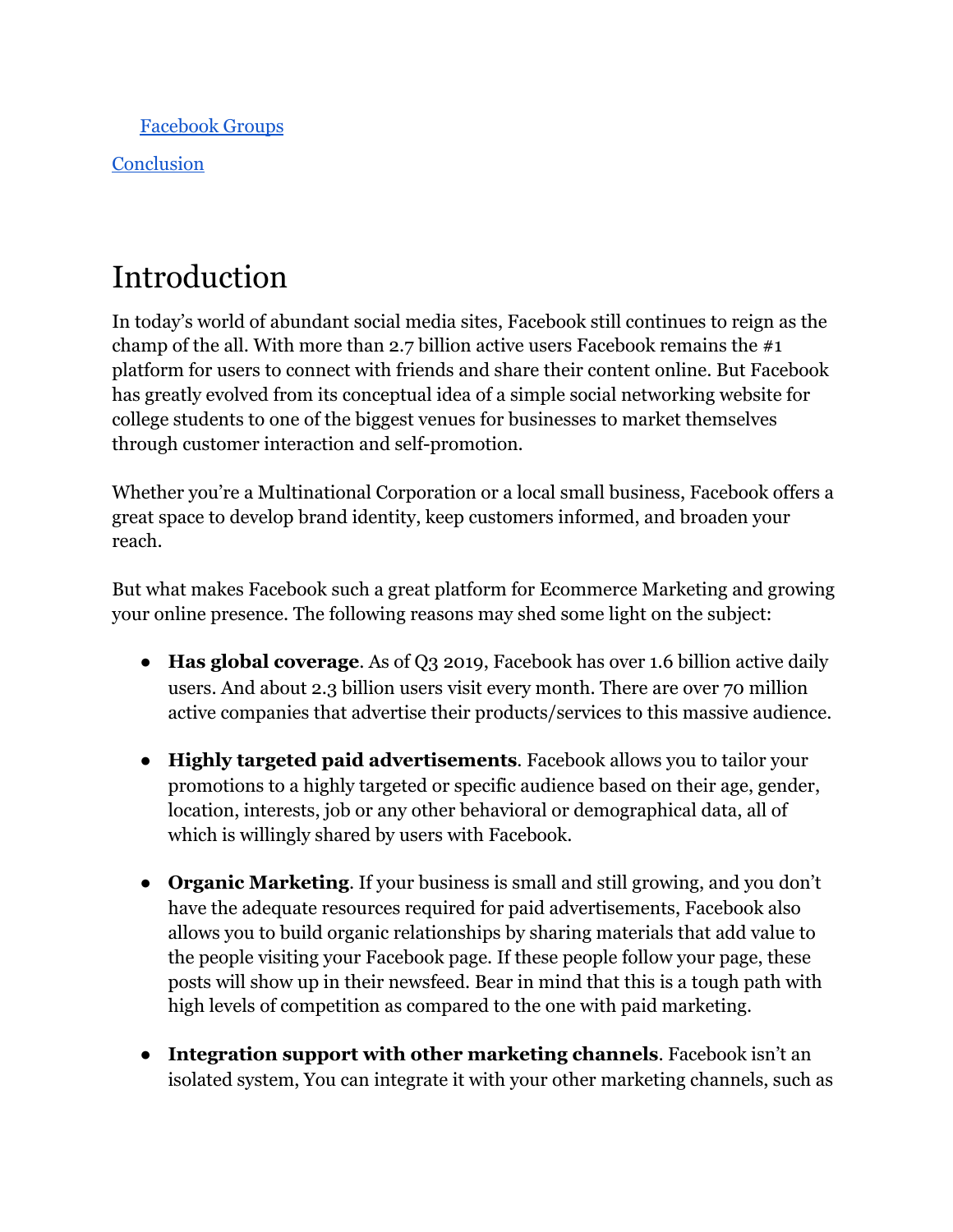email marketing, search engine marketing, mobile marketing, and many others to develop an overall marketing strategy that increases your brand's outreach.

<span id="page-2-0"></span>So, how does one take the first step into this journey

## Making the Most of Your Facebook Business Page

| Local Business or Place | Company, Organization or Institution | <b>Brand or Product</b> |
|-------------------------|--------------------------------------|-------------------------|

#### **[Source](https://wordstream-files-prod.s3.amazonaws.com/s3fs-public/styles/simple_image/public/images/facebook-local-business-page.png?TNFfsCfqISMaQUiWmD0KQj63A2KeLUOd&itok=IIXatPR1)**

A Facebook Business page is unlike a personal facebook page in many ways, foremost of which is that a business page is a brilliant free marketing tool. It would allow a business to create their online presence – list their product and service offerings, share links, images, and videos as posts on a customizable page to give their customers a better sense of the brand's personality and character. Facebook, as a platform offers your brand a space to loosen the corporate tie a little bit, show its human side and dare to be funny. A Facebook business page allows you to do the following

### <span id="page-2-1"></span>List your basic contact information.

A business' Facebook page is a one-stop shop for displaying all of its basic contact information such as your phone number, website or email address, brick n mortar store address to their potential customers.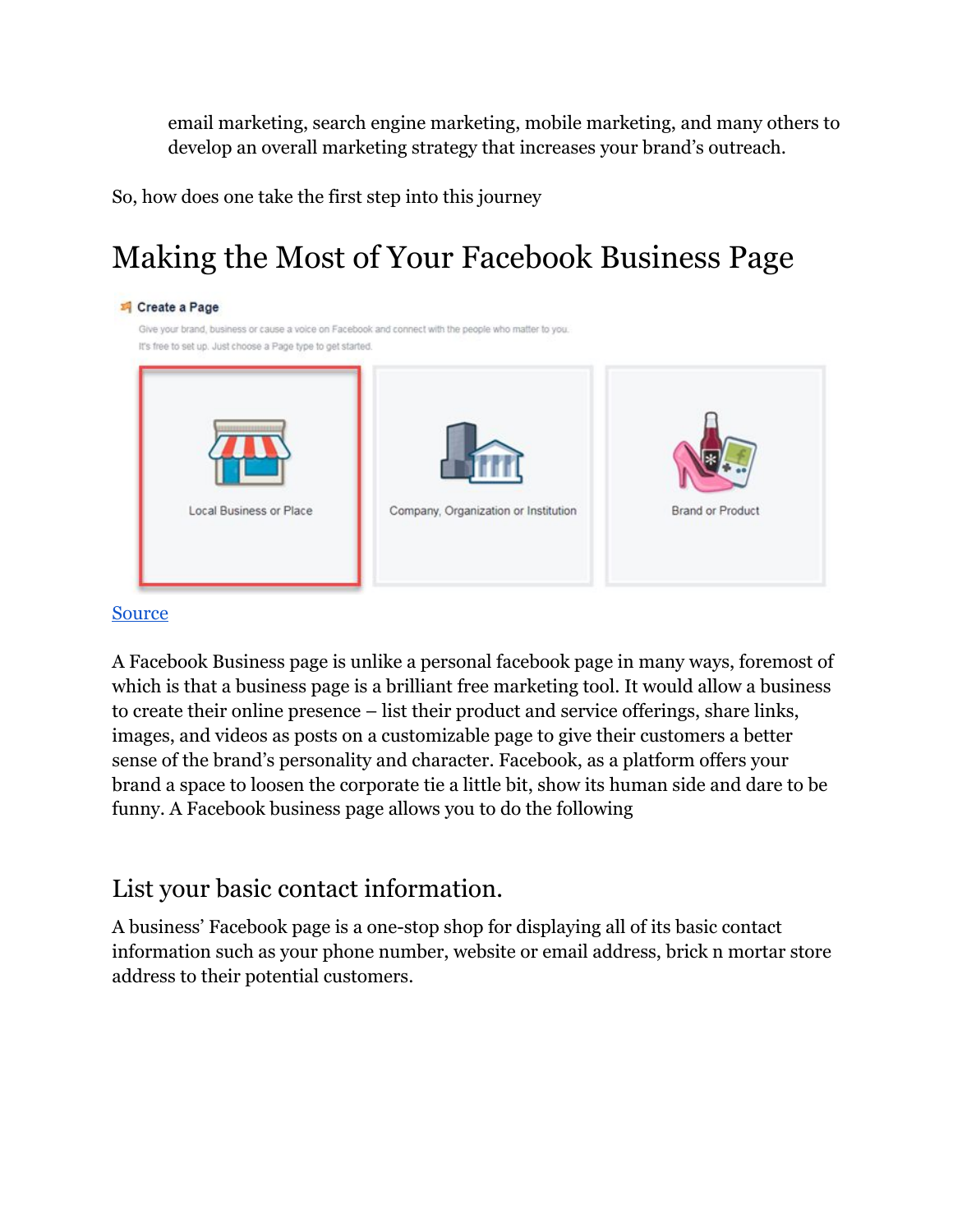### <span id="page-3-0"></span>Engage with customers.

As a business it is in your best interest to keep your customers engaged with your brand on a (if possible) daily or atlast a regular basis. Not even your most loyal customers are going to be updated unless you regularly share elucidating, engaging and most importantly interactive social media content with them. A Facebook page is not just a great place to share adorable kitten videos, but also to post shots from inside your storefront or to launch new products, announce discounts and more.



### <span id="page-3-1"></span>Knowing your audience.

#### [Source](https://www.spcdn.org/images/facebook-marketing-step2.png)

A Business page comes packed with tools such as Facebook Audience Insights, that can help you determine the demographics of your Facebook audience. This tool will give you information about the people that connected to your page and people from your custom audience. You can get to know about their likes, where they live and the language they speak, monitor their past purchasing activities, devices they use, etc. This data can be used to create a robust marketing strategy with a demographic targeted advertising campaign.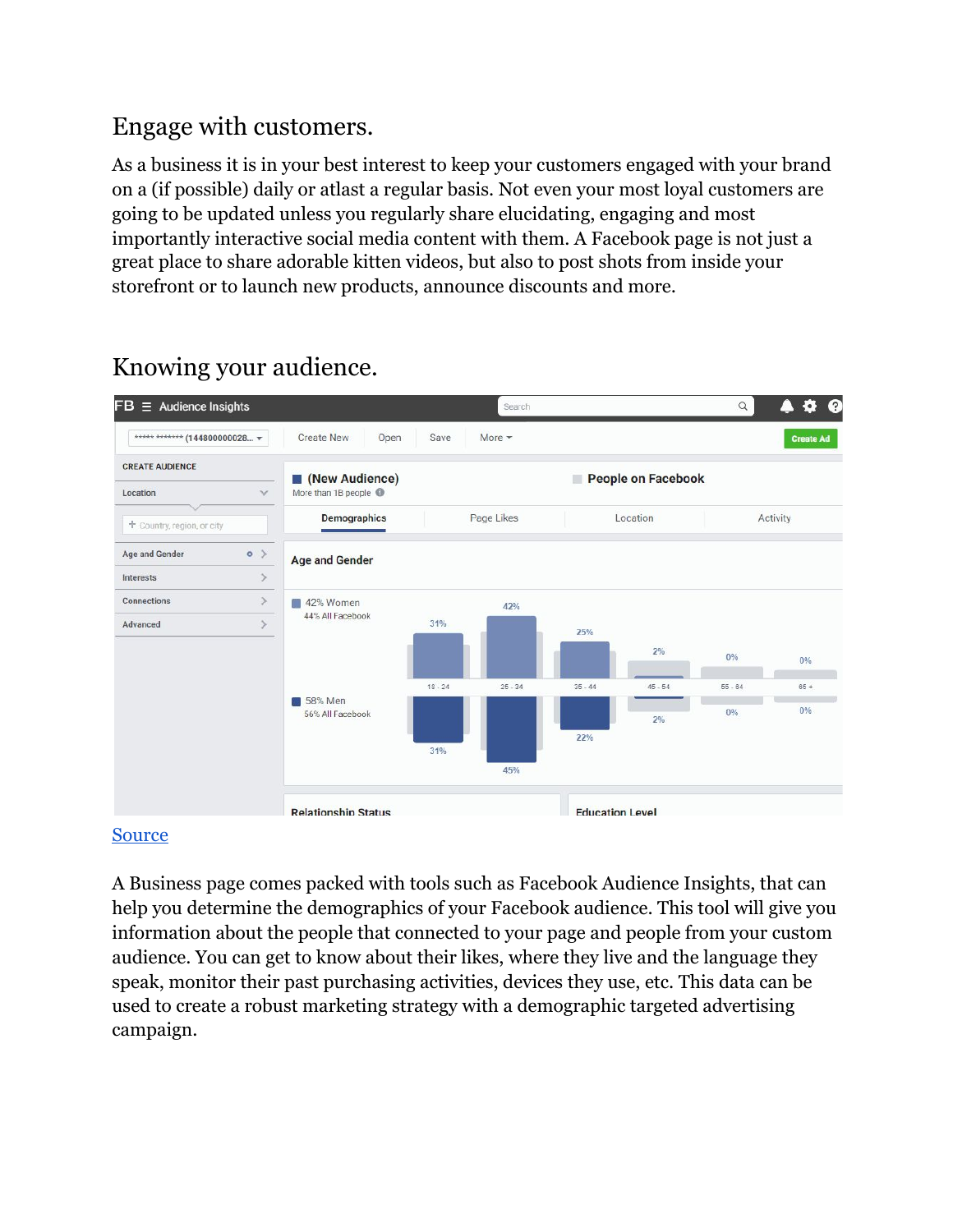### <span id="page-4-0"></span>Reduce your marketing costs.

A Facebook business page is free, and many other marketing tools and analytical features of Facebook are either free or at a minimal cost. Growing your online presence and engaging with a vast audience using Facebook is a low-cost marketing strategy that is an almost guaranteed way to increase your business' reach. Facebook puts your business in touch with a billion people, each of which can potentially be your customer.



<span id="page-4-1"></span>Boosting your web traffic.

You can also use your Business' Facebook page to drive more traffic to your own website, it can be done by simply linking to your company's website on its Facebook page. People who jump from your Facebook business page to your website are most likely to read in-depth descriptions of your products and services, and the higher the number of people visiting your website, the better are your chances of converting them into a paying customer. Besides, Facebook pages aren't just good for growing a social media presence; they're also a boon for your SEO rankings.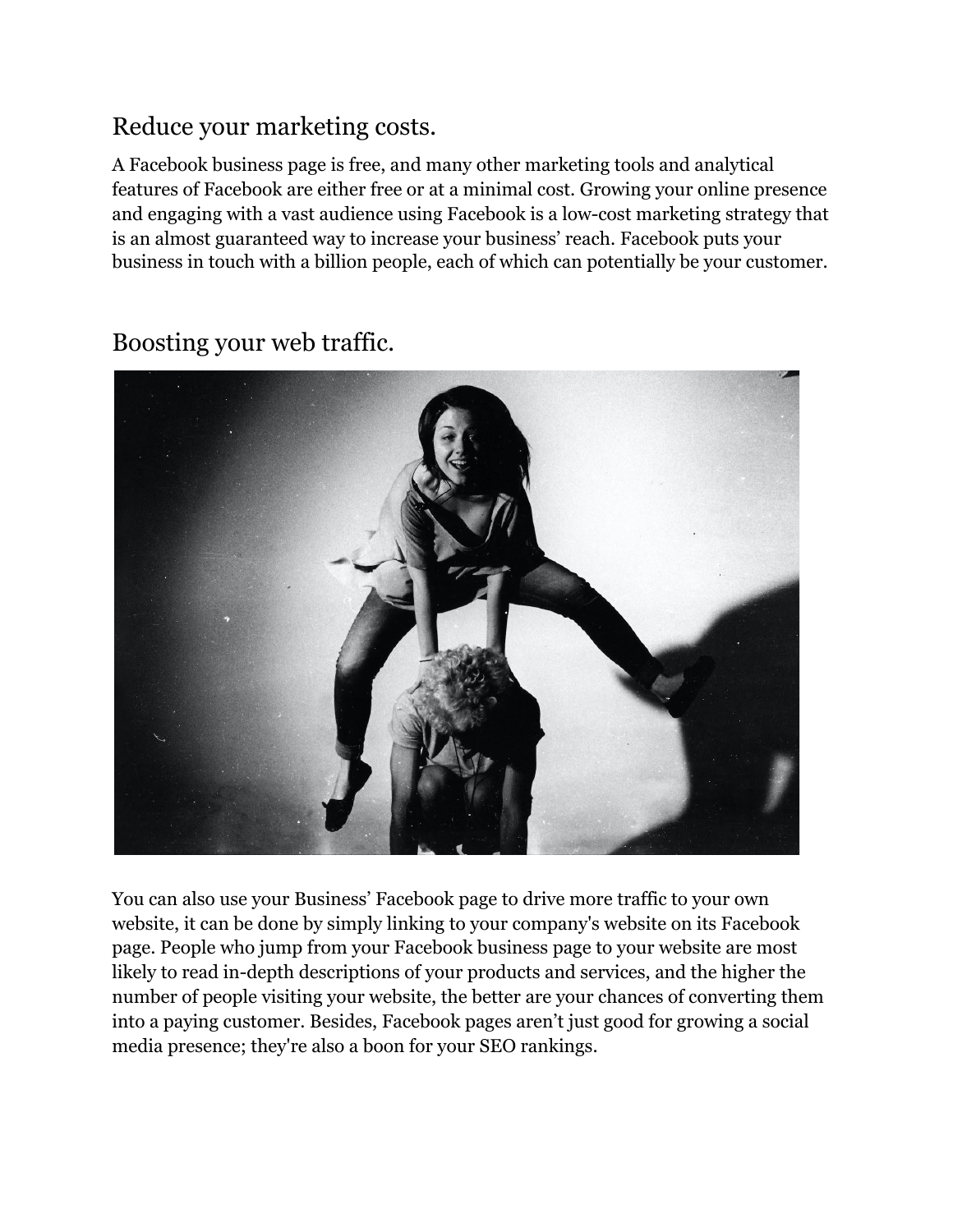### <span id="page-5-0"></span>Automate your actions



This is typically useful for advanced users or for big businesses. Initially, you can make do using softwares such as Hootsuite to schedule your posts but as the audience grows, you'd require rather sophisticated automation tools. Tools such as **ecommerce** automation systems can help marketers automate deploying strategies by specifying action criteria, leveraging cookies and using forms for contact information. Social listening tools can help craft spot-on marketing campaigns by eavesdropping on client and brand conversations through target keywords or phrases. And custom-made chatbots can help respond to thousands of questions, requests, and complaints in a day.

## <span id="page-5-1"></span>Types of Facebook Posts

Ultimate goal of a business to be on any social media platform is user engagement, and a good start to that end-goal is to conceptualise an ideal target audience and then put yourself in their shoes to consider what this audience would want to see. You can share content in the form of images, links, videos, or anything else that you desire, so long as it resonates with your business in some manner and it is something that your target audience would enjoy. Facebook Insights can help you better understand what type of content resonates most with your target audience. Consistently posting of relevant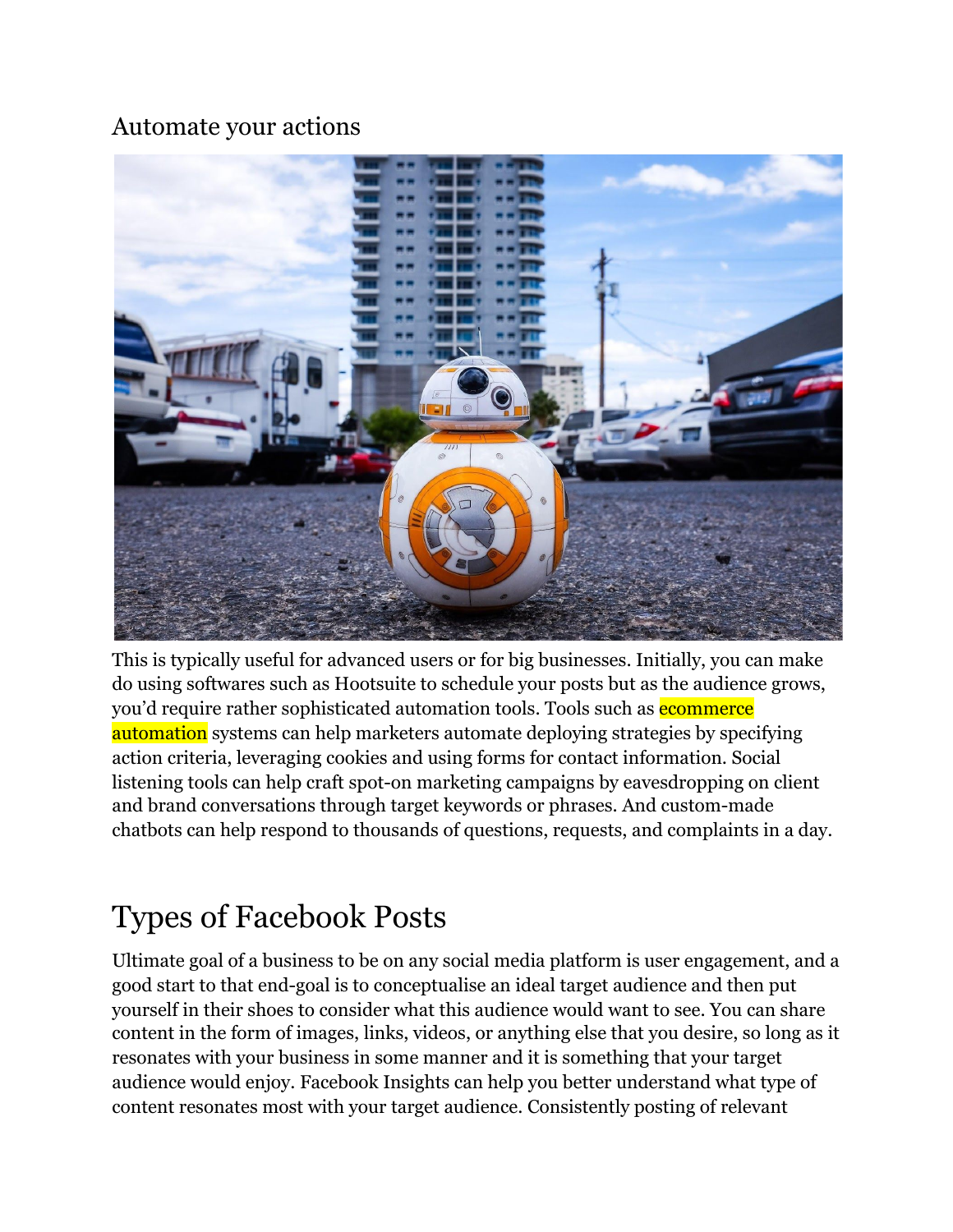content can help you create a constant flow of communication with your existing users. When you publish quality content that offers users some kind of value, you increase your user base. Below is a practical example of how this tactic works.

In addition to posting an adorable puppy video jumping into a swimming pool, a store specializing in swimwear might also post an article about the new swimwear trends of 2021, what kind of swimwear are worn by olympic swimmers, etc. A nice mix of humor, glamour, educational resources, and posts about your product/service/store updates is ideal.

Below, are the 4 types of posts that can be utilized to add value to your users through Facebook marketing (both paid and free)

### <span id="page-6-0"></span>Image Posts

Posting an image can increase your engagement numbers by 2.3 times!

It is a good practice to always pair your copy or blogpost with a relevant image, preferably a picture of the best quality or a graphic created by a professional designer. If your budget is low, initially you can make do by utilizing stock images or free softwares such as Canva to create graphics, but, as your audience grows, creatively designed images by a designer or high quality photographs by a professional photographer can offer a huge positive impact on your engagement numbers.

### <span id="page-6-1"></span>Links Posts

As mentioned above, facebook is a great platform to drive traffic to your own website. One such tactic to do so is by posting blog links on your Facebook Business page. You simply copy+paste the link of your article or blog post in the text box of your Facebook marketing page attached with a compelling and an intriguing copy.

The idea behind it is that you have already utilised your time and money on content marketing, might as well offer the piece another avenue to improve your outreach. Your Facebook audience will not only visit your blog but they may even re-share it to their friends and followers. And the chain continues.

### <span id="page-6-2"></span>Video Posts

Looking to engage your audience for a considerable amount of time through Facebook marketing?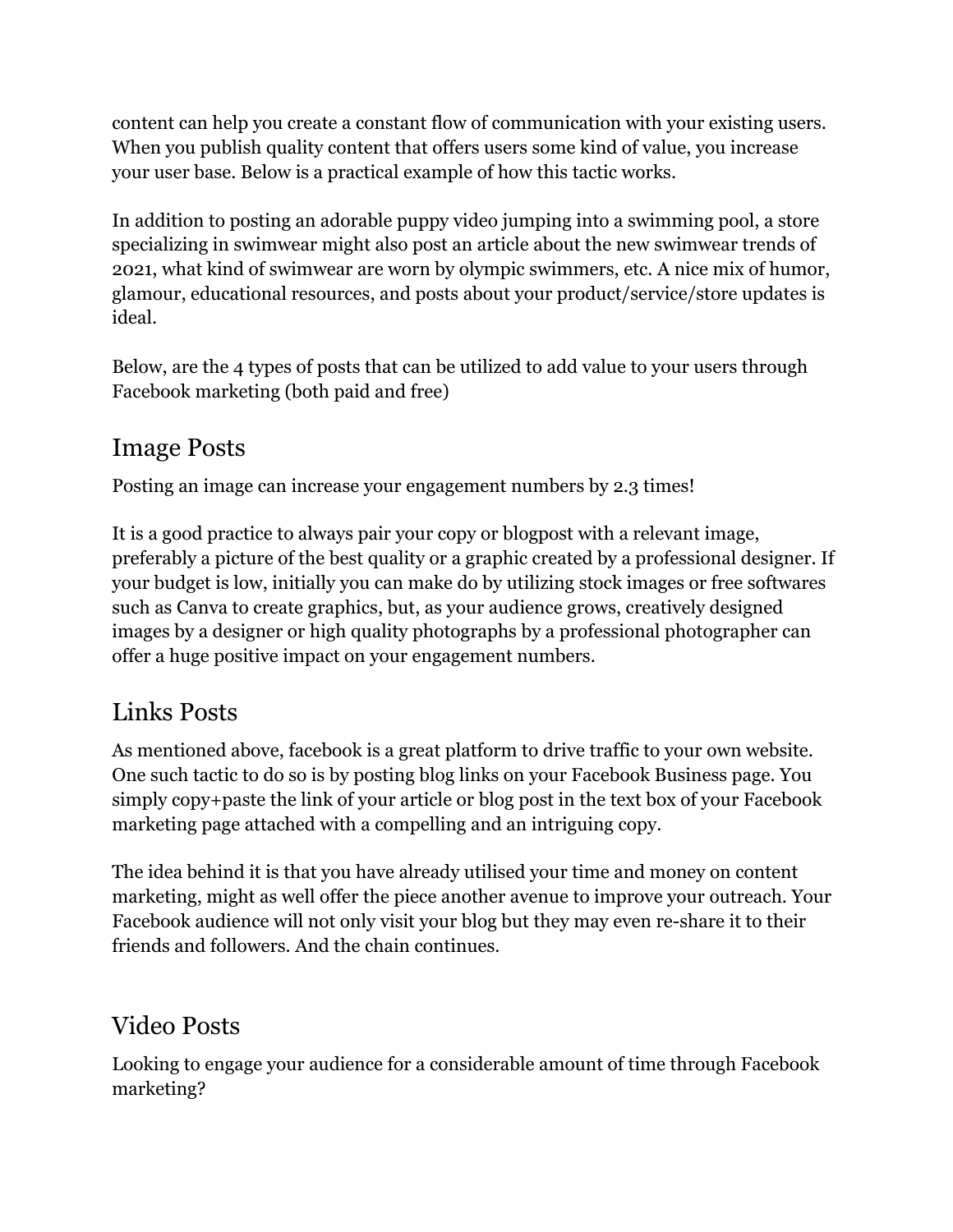A video post is your best choice, because videos can showcase or narrate a story and users are more inclined towards watching a story than reading it. That said, Don't just dive in and start making videos left right and center. Wait, plan, ideate the video and create measurable goals you wish to achieve with the said videopost. For instance, lead generation or increased sharing of content to boost user engagement figures. It can be a useful tool to deliver educational material offering value to your users. You can also utilize influencer marketing to increase brand value and trust.

Don't forget to add proper title, tags, copy(caption), and the right thumbnail.

### <span id="page-7-0"></span>Facebook Live

Facebook live is a tool similar to video posts, However, it offers some additional benefits. Marketers use this feature to connect with the audience in real-time.

You can use this feature to pick up a trending or engaging topic and start talking to your audience. For example, a company offering education-related services can talk about reopening of schools or offer some valuable tips to students on how they can use the business' services to lend themselves an edge or address queries of students live.

Inform your audience in advance, so that they can explore the topic and keep their questions handy.

## <span id="page-7-1"></span>Other avenues for Posting

The past decade has seen many new additions to Facebook. These new features and functionalities can help you increase your Business' outreach and audience. Most of these are geared towards marketing and designed to help ecommerce.

This section discusses two of the most robust and frequently used of the above-mentioned functionalities.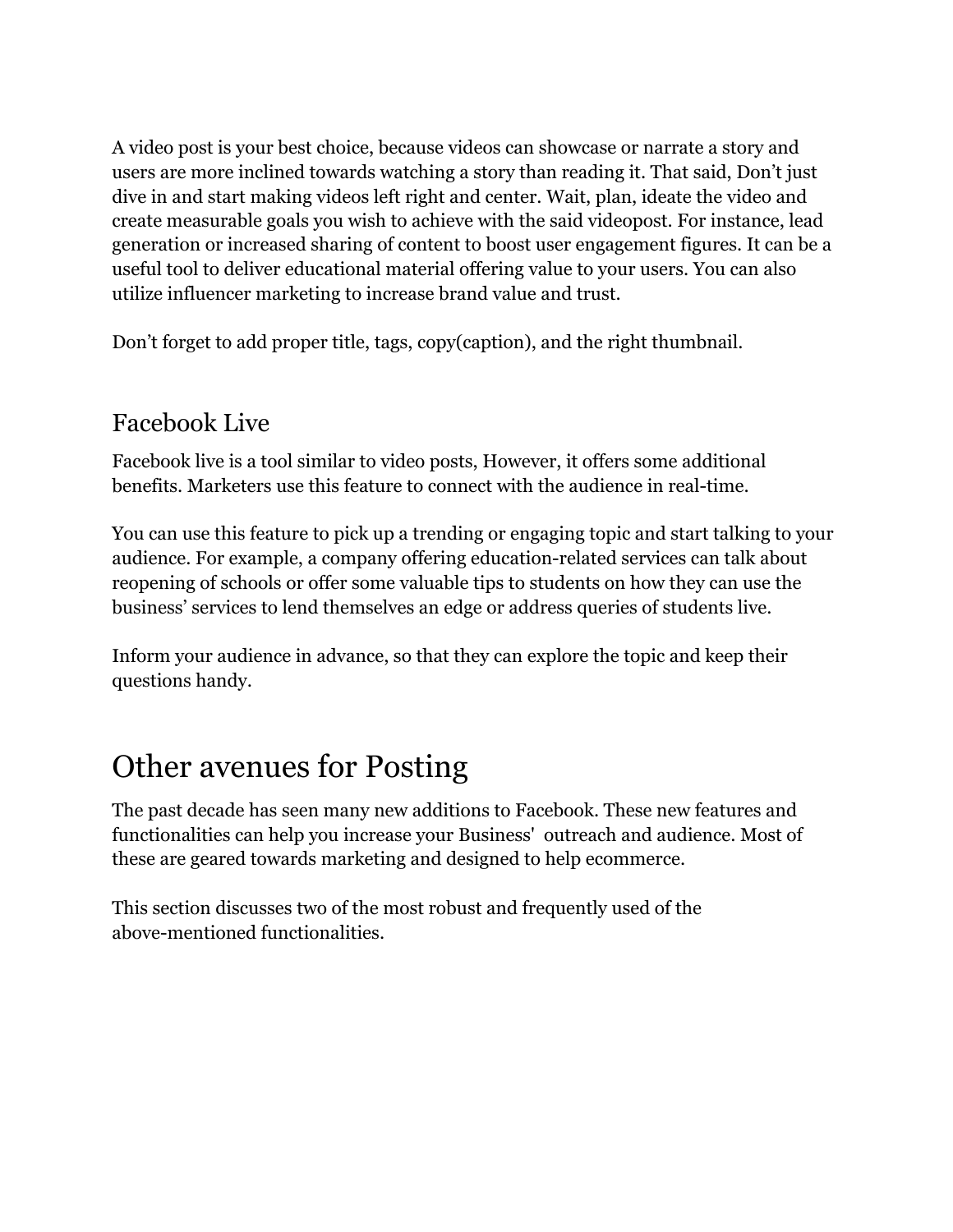### <span id="page-8-0"></span>Facebook Marketplace



As the name suggests, Marketplace makes it possible to sell almost anything on this platform. The functionality of this Marketplace is quite similar to that of Craigslist with the exception that it is directly built into the social networking platform. So, this virtual marketplace is a good place for businesses to offer their services and advertise their products. Setting up is quite similar to opening a shop. Your products will go online and be catalogued and categorized on the marketing platform. Everyone can see and search for these products. All you have to do is to offer the correct description and pricing of these catalogued products.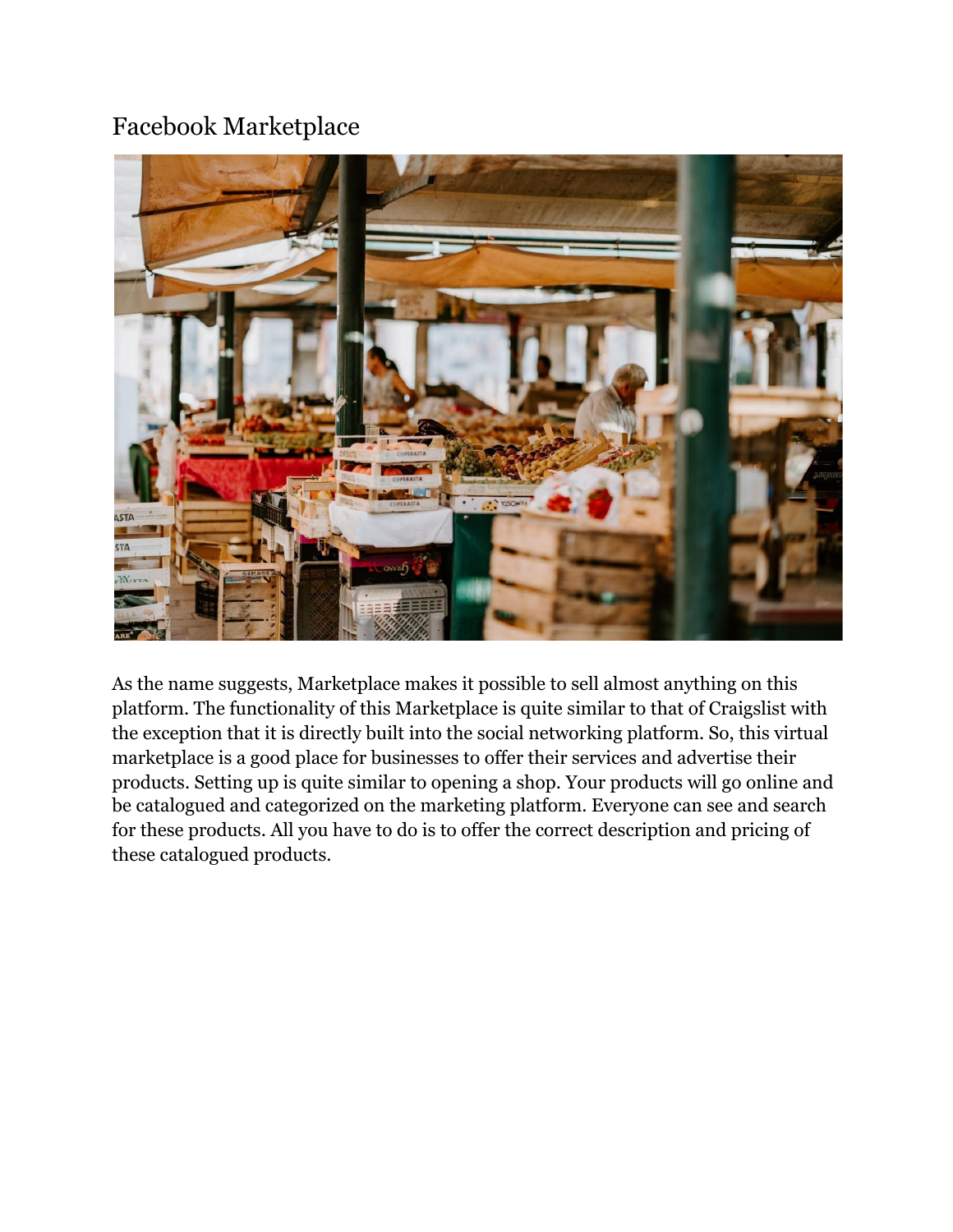### <span id="page-9-0"></span>Facebook Groups



Marketing on Facebook groups is a major strategy for many eCommerce industries, especially wholesalers. But now, Facebook allows you to create a custom group based on your brand name with a relevant user base.

#### But How is this useful?

Having a brand-specific group lets you control various aspects of it corresponding to your brand's marketing strategy and the brand's values. You can also have discussion forums in your groups where your users can discuss relevant topics, post the problems they face with your product/service, general queries regarding usage, and you can get indulged in the conversation and also offer customer support to make an impact. Standalone Discussion forums are neither easy nor cost-effective to create on Facebook. But the best part of these groups (that can also be used as discussion forums) is that they are totally free.

You can also easily monitor questions, discussions and answers in these groups, thus giving you a lot of analytical data for improvement of your marketing strategy.

### <span id="page-9-1"></span>Conclusion

Facebook, like any powerful marketing tool, is flexible and scalable. It supports and accommodates you in your initial stages of marketing by allowing you to market organically supplemented with a few targeted ads. And as the scale of your marketing